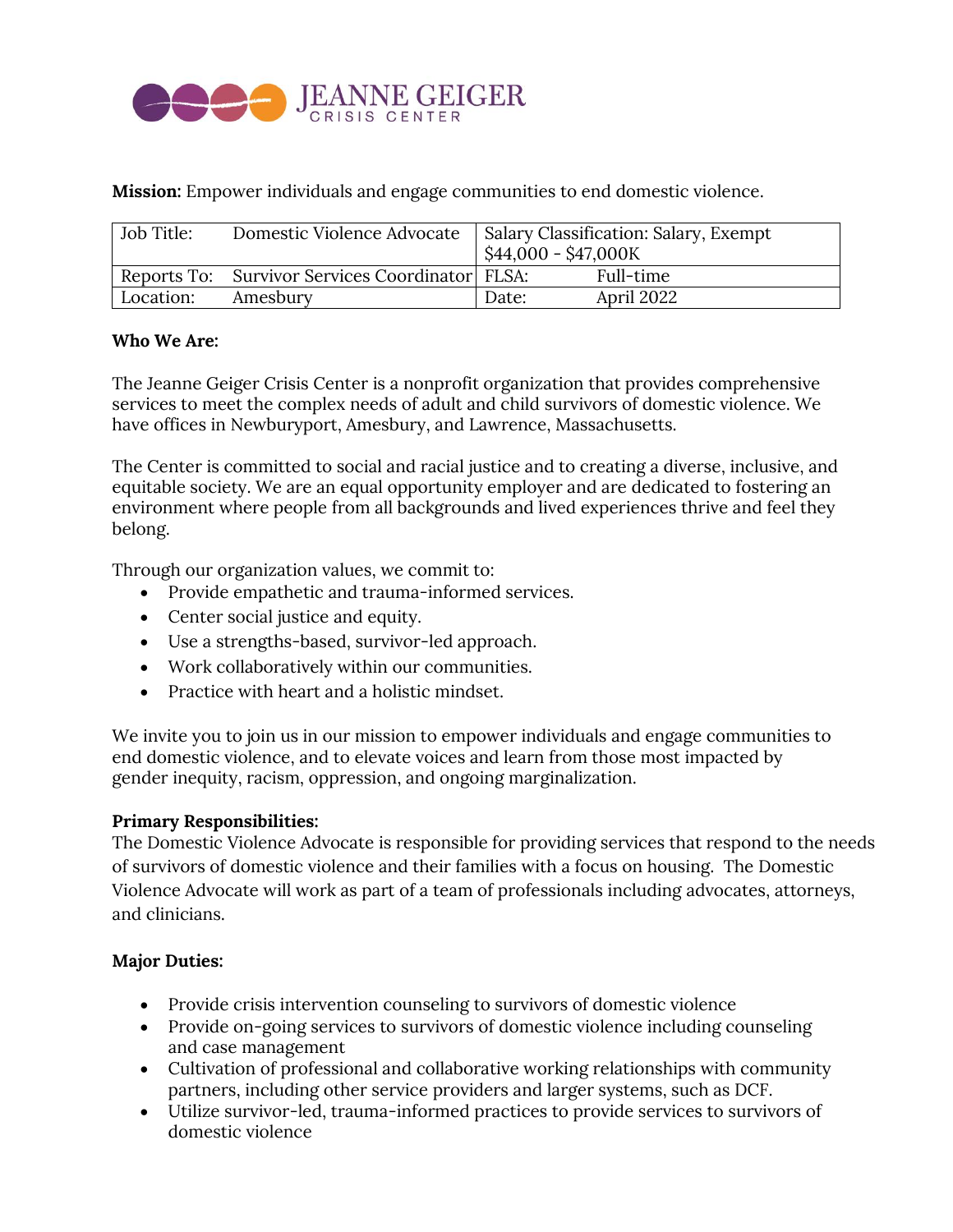- Develop and maintain positive relationships with community partners, especially housing partners which may involve attending community meetings
- Assist in grant applications and reporting
- Provide back-up assistance to 24-hour hotline on rotating schedule
- Administrative responsibilities include database entry, client documentation, and email/phone communications
- Other duties as assigned

Transitional Housing Program Specific Duties (OVW grant application pending):

- Screen and enroll participants into the Transitional Housing (TH) Program
- Work with survivors enrolled in the TH Program to meet their goals by providing on-going support, case management services and financial literacy education
- Provide follow-up services to survivors who have completed the TH Program
- Complete TH Program semiannual grant reports for submission to the Office on Violence Against Women
- Participate in required training per grant requirements
- Assist in grant applications and reporting

## **Knowledge/Skills/Experience Required:**

- Bachelor's degree in social work/related field or comparable experience
- Willingness to fight for equity and justice within the fields of mental health and domestic violence. Awareness of particular dynamics of privilege and oppression affecting the child welfare, immigration, and criminal justice systems, such as white supremacy, toxic masculinity, and heterosexism.
- Comfort delivering clinical services with care and sensitivity across all identities including race, gender identity/expression, sexual identity, and disability status.
- Victims/Survivors are highly encouraged to apply.
- Members of most impacted communities with lived experience highly encouraged to apply.
- Excellent written and verbal communication skills.
- Bilingual preferred but not required.
- Proficient in Microsoft Outlook and Word.

### **Additional Information:**

As an equal opportunity employer, we are committed to workforce diversity and hiring people with diverse backgrounds and life experiences. Survivors, people who are bilingual/bicultural, people of color, people with disabilities, and LGBTQ+ are strongly encouraged to apply.

| <b>Mental Demands:</b> |                           |
|------------------------|---------------------------|
| Reading                | Verbal communication      |
| Detailed work          | Written communication     |
| Confidentiality        | Multiple concurrent tasks |
| Problem Solving        |                           |

Physical Demands: Sitting Speaking Listening